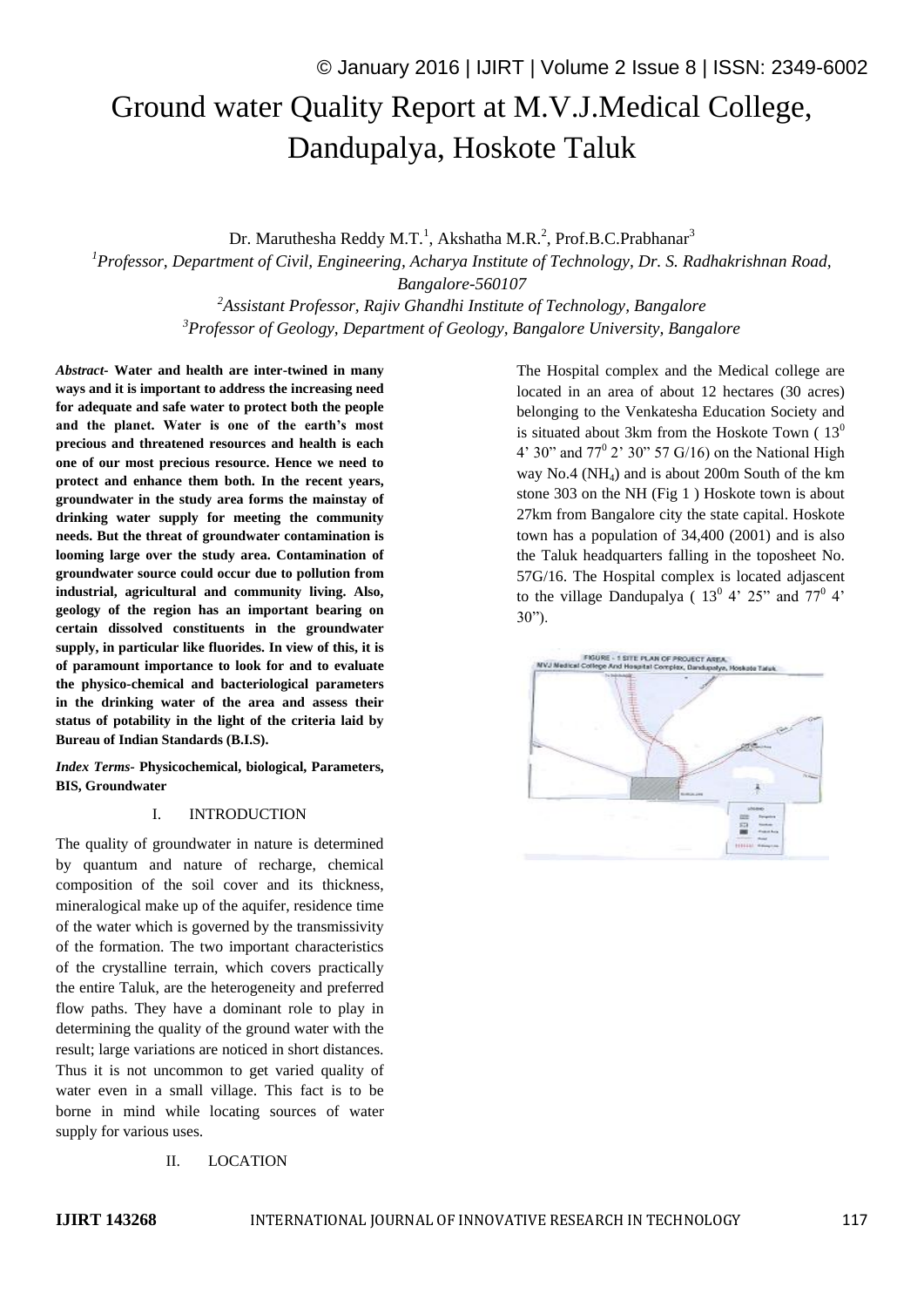# © January 2016 | IJIRT | Volume 2 Issue 8 | ISSN: 2349-6002





Table 1.1 Physico-chemical characteristics of Groundwater of Hoskote Taluk

| CO             | COL.2               | COL.3           | COL.4         |
|----------------|---------------------|-----------------|---------------|
| L.1            |                     |                 |               |
| SL.            | Characteristics     | <b>Desirabl</b> | Permissible   |
| NO             |                     | e               | limits mg/l   |
|                |                     | limitsmg        |               |
|                |                     | $\Lambda$       |               |
| 1              | Colour (Hazen unit) | $\overline{5}$  | 25            |
| $\overline{2}$ | Turbidity (NTU)     | 5               | 10            |
| 3              | $PH$ value          | 6.5 to 8.5      | No relaxation |
| 4              | Total               | 300             | 600           |
|                | Hardness(mg/l.)     |                 |               |
| 5              | Iron $(mg/l.)$      | 0.3             | 1             |
| 6              | Chlorides (mg/l.)   | 250             | 1000          |
| 7              | Calcium(mg/l.)      | 75              | 200           |
| 8              | Nitrates(mg/l.)     | 45              | 100           |
| 9              | Sulphates           | 200             | 400           |
|                | mg/l.)              |                 |               |
| 10             | Fluorides (mg/l.),  | $\mathbf{1}$    | 1.5           |
| 11             | Alkalinity (mg/l.)  | 200             | 600           |
| 12             | Total dissolved     | 500             | 2000          |
|                | solids (mg/l)       |                 |               |
| 13             | Bacteriological     | 0/10ml          | $<$ 10/100 ml |
|                | test for<br>$E -$   |                 |               |
|                | coli (MPN)          |                 |               |
| 14             | Conductivity(Us/cm  |                 |               |
|                | $\lambda$           |                 |               |
| 15             | Temperature         |                 |               |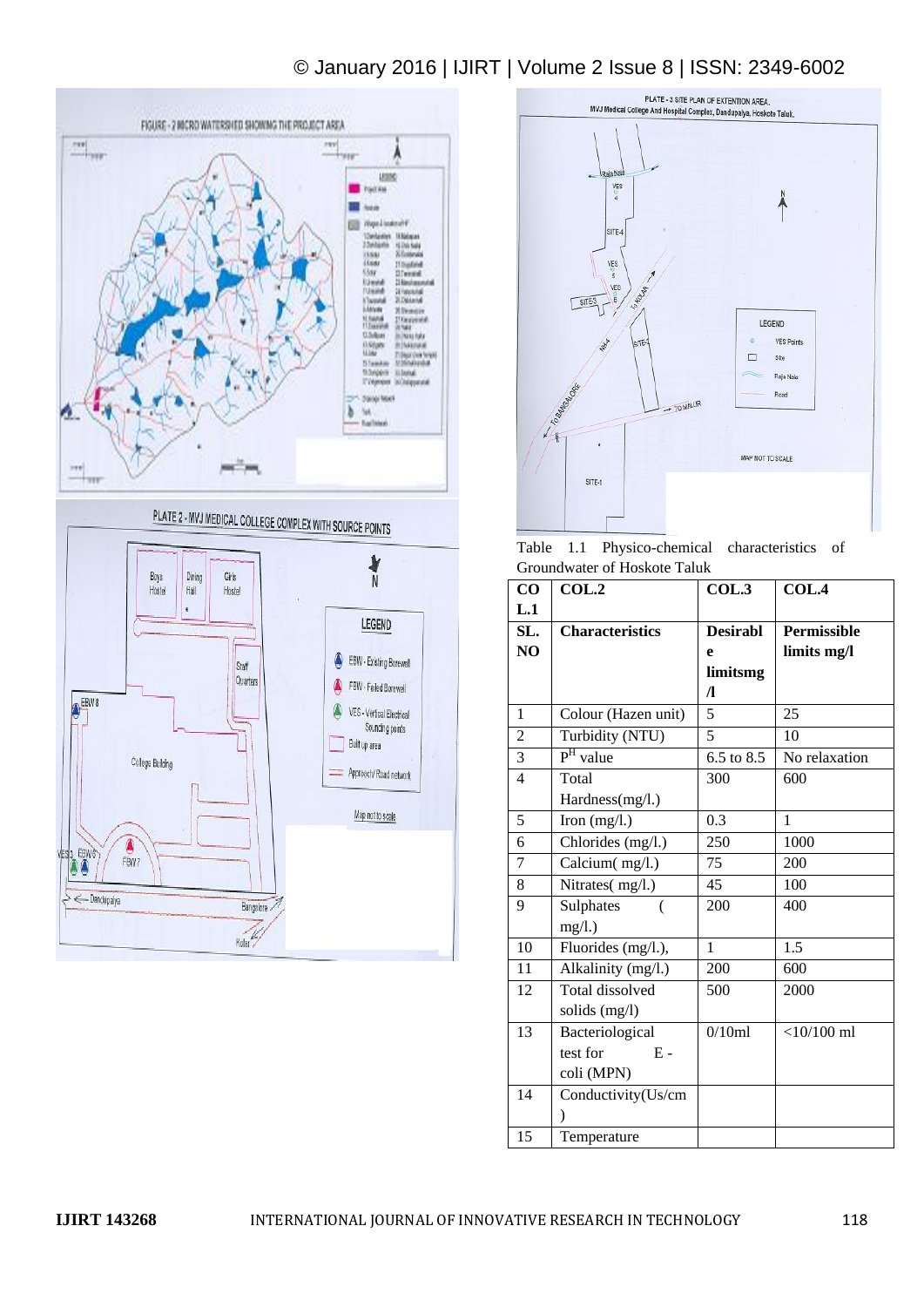## © January 2016 | IJIRT | Volume 2 Issue 8 | ISSN: 2349-6002

| COL.1          | COL.5                               | COL.6                |                 |
|----------------|-------------------------------------|----------------------|-----------------|
| <b>SL.NO</b>   | <b>Characteristics</b>              | <b>Hoskote Taluk</b> |                 |
|                |                                     | <b>Minimum</b>       |                 |
|                |                                     | <b>Maximum</b>       |                 |
| $\mathbf{1}$   | Colour (Hazen                       | $\mathbf{1}$         | $\mathbf{1}$    |
|                | unit)                               |                      |                 |
| $\overline{c}$ | Turbidity (NTU)                     | 0.05 NTU             | <b>50 NTU</b>   |
| $\overline{3}$ | $PH$ value                          | 6.3                  | 7.8             |
| $\overline{4}$ | <b>Total Hardness</b>               | 40                   | 2550            |
|                | (mg/l.)                             |                      |                 |
| $\overline{5}$ | Iron $(mg/l.)$                      | $\theta$             | 32              |
| 6              | Chlorides (mg/l.)                   | 12                   | 1635            |
| $\overline{7}$ | $\overline{\text{Calcium}}$ (mg/l.) | 16                   | 1308            |
| 8              | Nitrates(mg/l.)                     | $\theta$             | 25              |
| 9              | Sulphates (mg/l.)                   | 1.6                  | 232             |
| 10             | Fluorides (mg/l.),                  | $\overline{0}$       | 3.6             |
| 11             | Alkalinity (mg/l.)                  | 32                   | 770             |
| 12             | Total dissolved                     | 70                   | 4130            |
|                | solids (mg/l)                       |                      |                 |
| 13             | Bacteriological                     | $\theta$             | 1333            |
|                | test for E - coli                   |                      |                 |
|                | (MPN)                               |                      |                 |
| 14             | Conductivity                        | 87                   | 5670            |
|                | (Us/cm)                             |                      |                 |
| 15             | Temperature                         | $20^0$ C in          | $31^0$ C in the |
|                |                                     | the month            | month of        |
|                |                                     | of                   | May             |
|                |                                     | November             |                 |

#### **Table 1.2 WATER QUALITY RESULT AT M.V.J.MEDICAL COLLEGE, DANDUPALYA Water quality result at MVJ Medical College**

| aici quancy resurc<br>$\cdots$ |                       |            |               |  |  |
|--------------------------------|-----------------------|------------|---------------|--|--|
| <b>COL</b>                     | COL.2                 | COL.3      | COL.4         |  |  |
| $\cdot$                        |                       |            |               |  |  |
| SL.N                           | Characteristics       | Desirable  | Permissible   |  |  |
| O                              |                       | limitsmg/l | limits mg/l   |  |  |
|                                |                       |            |               |  |  |
| 1                              | Colour (Hazen         | 5          | 25            |  |  |
|                                | unit)                 |            |               |  |  |
| $\overline{c}$                 | Turbidity             | 5          | 10            |  |  |
|                                | (NTU)                 |            |               |  |  |
| 3                              | $PH$ value            | 6.5 to 8.5 | No relaxation |  |  |
| $\overline{4}$                 | <b>Total Hardness</b> | 300        | 600           |  |  |
|                                | (mg/l.)               |            |               |  |  |
| 5                              | Iron $(mg/l.)$        | 0.3        | 1             |  |  |
| 6                              | Chlorides             | 250        | 1000          |  |  |
|                                | (mg/l.)               |            |               |  |  |
| 7                              | Calcium(              | 75         | 200           |  |  |
|                                | mg/l.)                |            |               |  |  |
| 8                              | Nitrates(             | 45         | 100           |  |  |
|                                | mg/l.)                |            |               |  |  |
| 9                              | Sulphates<br>(        | 200        | 400           |  |  |
|                                | $mg/l.$ )             |            |               |  |  |

| 10 | <b>Fluorides</b> | 1      | 1.5          |
|----|------------------|--------|--------------|
|    | (mg/l.),         |        |              |
| 11 | Alkalinity       | 200    | 600          |
|    | (mg/l.)          |        |              |
| 12 | Total            | 500    | 2000         |
|    | dissolved        |        |              |
|    | solids (mg/l)    |        |              |
| 13 | Bacteriological  | 0/10ml | $<10/100$ ml |
|    | test for $E -$   |        |              |
|    | coli (MPN)       |        |              |
| 14 | Conductivity     |        |              |
|    | (Us/cm)          |        |              |
| 15 | Temperature      |        |              |

| COL.1          | COL.                                    | COL.6  | COL.           | COL.   | <b>COL</b> |
|----------------|-----------------------------------------|--------|----------------|--------|------------|
|                | 5                                       |        | 7              | 8      | .9         |
| SL.NO          | $BW-1$                                  | $BW-2$ | $BW-4$         | $BW-6$ | BW-        |
|                |                                         |        |                |        | 7          |
| 1              | 0.00                                    | 0.00   | 0.00           | 0.00   | 0.00       |
| $\overline{2}$ | 0.00                                    | 0.00   | 0.00           | 0.00   | 0.00       |
| $\overline{3}$ | 7.16                                    | 7.35   | 8.05           | 7.76   | 7.90       |
| $\overline{4}$ | 576.0                                   | 332.0  | 320.0          | 296.0  | 540.       |
|                |                                         |        |                |        | $\theta$   |
| 5              | 0.08                                    | 0.08   | 0.08           | 0.08   | 0.08       |
| 6              | 283.6                                   | 70.90  | 70.90          | 55.45  | 304.       |
|                | $\Omega$                                |        |                |        | 87         |
| 7              | 159.5                                   | 97.79  | 81.76          | 83.32  | 145.       |
|                | 1                                       |        |                |        | 08         |
| 8              | 3.83                                    | 84.25  | 101.0          | 83.41  | 46.4       |
|                |                                         |        | $\overline{4}$ |        | 1          |
| 9              | 52.47                                   | 51.50  | 50.26          | 39.92  | 54.0       |
|                |                                         |        |                |        | 3          |
| 10             | 0.50                                    | 0.50   | 0.51           | 0.48   | 0.28       |
| 11             | 350.0                                   | 260.0  | 250.0          | 260.0  | 230.       |
|                |                                         |        |                |        | 6          |
| 12             | 1040.                                   | 613.0  | 580.0          | 389.0  | 1014       |
|                | $\theta$                                |        |                |        | $\Omega$ . |
| 13             |                                         |        |                |        |            |
| 14             |                                         |        |                |        |            |
| 15             | $20^{\circ}$ C in the month of November |        |                |        |            |
|                | $31^0$ C in the month of May            |        |                |        |            |
|                |                                         |        |                |        |            |

#### III. DISCUSSION

Since the groundwater going to utilized for drinking, domestic and other purposes needed in the hospital complex, analyzed the water samples collected from the existing bore wells in the hospital and college campus. The results of the chemical analysis are given in the Table 1.2

From the examination of the analysis of the parameters are within the permissible limits except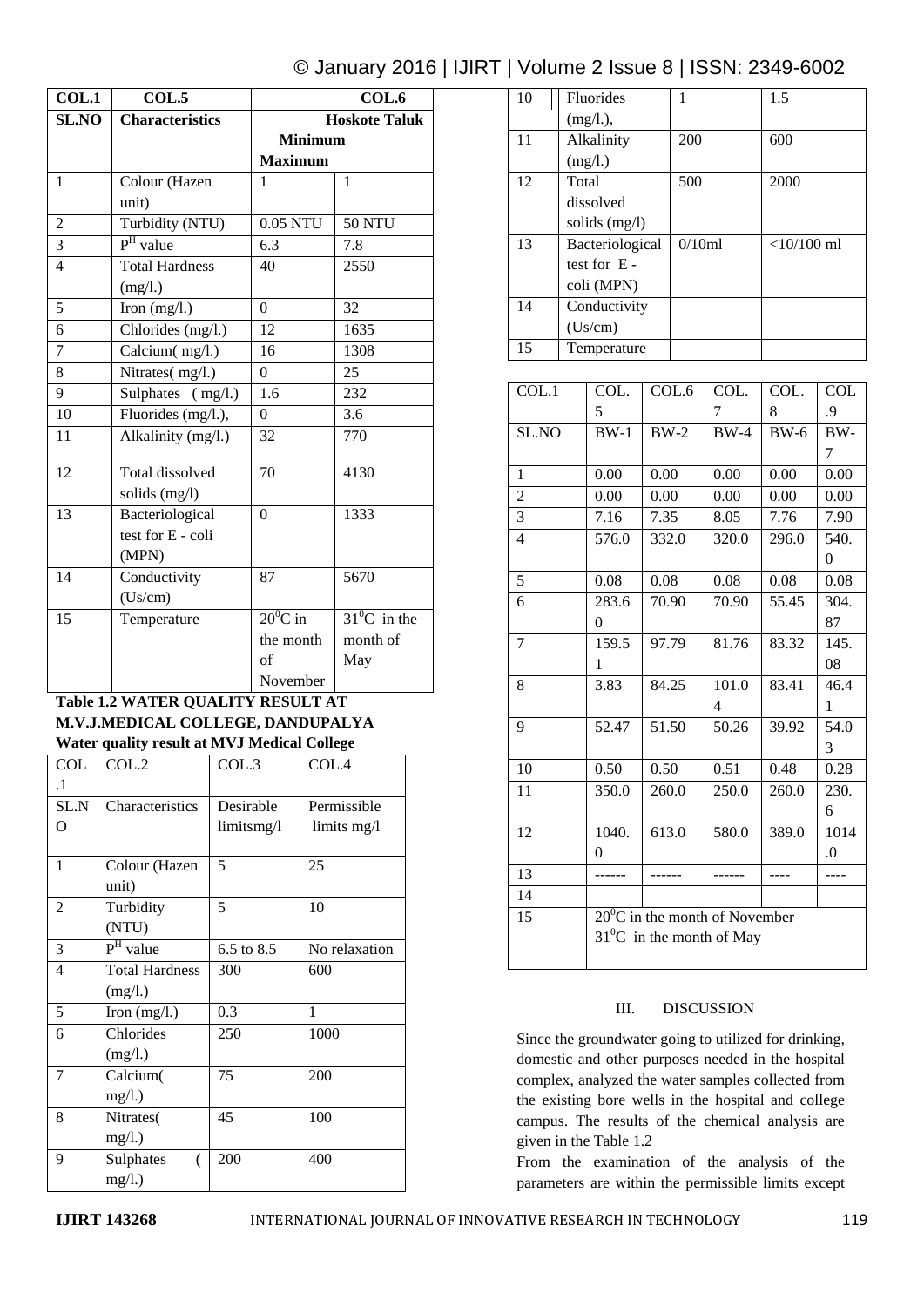## © January 2016 | IJIRT | Volume 2 Issue 8 | ISSN: 2349-6002

in case of BW1, Which has the TDS of more than 1000 mg/l and Nitrate more than 100 mg/l in case of BW4. The Fluoride is within 0.50 mg/l in all the cases the total hardness is higher than the permissible limit. The college authorities are installed a water treatment plant they are treated the water they will be supplied after meeting the necessary standards of BIS 1991.

#### ACKNOWLEDGEMENTS

The authors are extremely grateful to the management of M.V.J. College of Engineering for the wholehearted support provided by them during the course of this work.

#### **REFERENCES**

1. Anil Kumar, D.E., 1996. "Environmental Chemistry", third edition, New age International Private Ltd., New Delhi.

2. APHA, AWWA, 1995. : "Standard methods for the examination of water and wastewater", Sixteenth edition, American Public and Health Association, Washington D.C, USA.

3. BIS, 1991. "Indian Standard Drinking Water specification", Bureau of Indian Standards, New Delhi, IS: 10500.

4. David Keith Todd., 1980. "Groundwater Hydrology", Second Edition, John Wiley and Sons, Singapore, Pg 267-276.

5. Freeze, R.A and Cherry, J.A., 1989. "Groundwater", Prentice Hall Inc, New Jersey, USA.

6. Haniffa, M.A., Plartin, P and Jeevaraj, J., 1994, "Hydrological studies on the channels of River Tamabarperani for the assessment of water quality", Indian Journal of Environmental Protection., 14(11); pp 821-828.

7. Lakshmanan, A.R., Rao, T., Krishna and Vishwanathan, S., 1986, "Nitrate and Fluoride levels in drinking waters in the twin cities of Hyderabad and Secunderabad", Indian Journal of Environmental Health, 28(1); pp. 39-47.

7. Purandara, B.K and Varadarajan N; 2003. "Impacts on Groundwater Quality by Urbanization", Journal of Indian Water Resources Society., 23(4) pp.107-115.

7. Raghunath, H.M., 1985. "Groundwater Engineering", Wiley Eastern Publications.

8. Sawyer C.N and McCarthy, P.L., 1985. "Chemistry for Environmental Engineering", III Edition, McGraw Hill Book Company, Singapore.

9. Shivashankar, T.M., and Vijaya Bhaskar Reddy, R, 1995: "Evaluation of Groundwater Quality in Bangalore Metropolis", Department of Mines and Geology, Bangalore.

10.Somashekara Rao, K., and Someshwara Rao, B., 1994: Correlation among water quality parameters of groundwater of Musunur Mandal, Krishna District", Indian Journal of Environmental Protection, 14(7); pp. 528-532.

11.Trivedi, R.K., Goel, P.K., 1986. "Chemical and biological methods of pollution", Environmental publication, Karad (India).

12. Varshney, C.K., 1989. "Water pollution and Management", Wiley Eastern Ltd, New Delhi, pp. 57, 90.

13Water quality analysis report for Hoskote taluk, 2000.Reference. RDED/TA3/AE1/WQA/2000- 2001/340.

14.World Health Organization, 1972. "Health hazards of Human Environment", WHO, Geneva.

### **BIOGRAPHIES**



Dr.M.T.Maruthesha Reddy obtained M.Sc Geology in 1981, M.Tech (PMDH-Post M.Sc in Hydrogeology) in 1982, DEP (PG Diploma in Environmental Planning) in 1983 from Mysore University, Mysore and PhD from Bangalore University, Bangalore. He has served the Department of Civil Engineering, M.V.J.College of Engineering, Bangalore 1983, and gaining promotion as an Assistant Professor in January 1985. Since then he served there as an Assistant Professor till 15<sup>th</sup> August, 2010, on  $16<sup>th</sup>$  August, 2010 he joined South East Asian College of Engineering and Technology (SEACET) as a Professor and Head of the Department of Civil Engineering till  $29<sup>th</sup>$  of July, 2012.